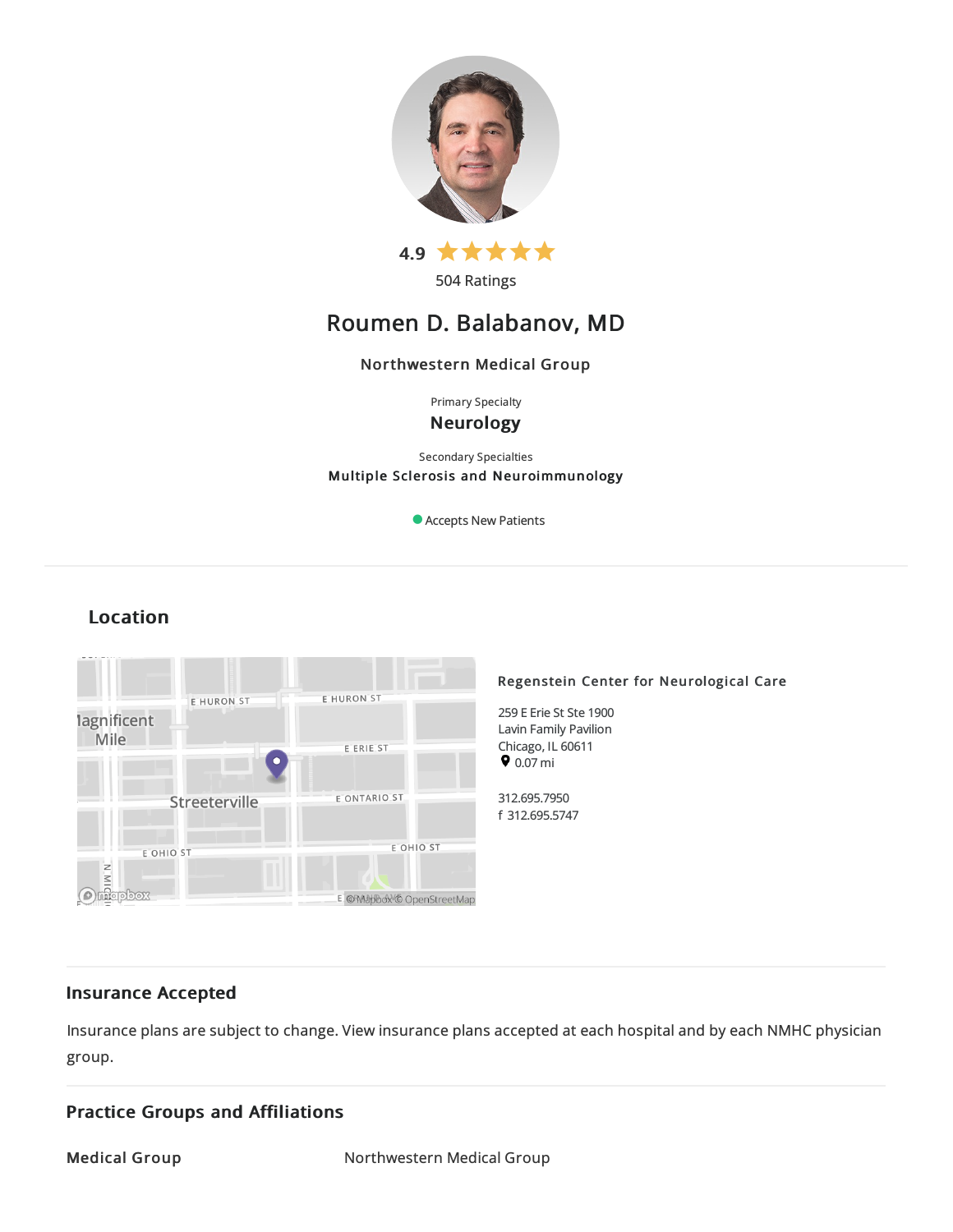| <b>Physician Category</b>  | Northwestern Medicine Physician Network                            |
|----------------------------|--------------------------------------------------------------------|
| <b>On Medical Staff At</b> | Northwestern Memorial Hospital                                     |
| <b>Education</b>           |                                                                    |
| <b>Medical Education</b>   | MD, Medical University Sofia Faculty of Medicine - 1991            |
| Internship                 | Detroit Medical Center/Wayne State University (Sinai-Grace) - 1999 |
| <b>Residency</b>           | University of Chicago - 2002                                       |
| Fellowship                 | University of Chicago - 2004                                       |

# Board Certifications

American Board of Psychiatryand Neurology - Neurology (Certified)

# Practice Focus Areas

Acute Disseminated Encephalitis (ADEM) Autoimmune CNS disorders Autoimmune encephalitis Neurosarcoidosis Transverse Myelitis

CNS Vasculitis Multiple Sclerosis Neuromyelitis Optica

# Ratings & Reviews

At Northwestern Medicine, our patient's feedback is important to us. While different care providers have their own unique strengths, we strive to be as transparent as possible with our quality of care. Read more

# Care Provider Ratings

Overall rating



Reviews From Patients 234 Reviews

AUGUST 92021 Very personable and wise.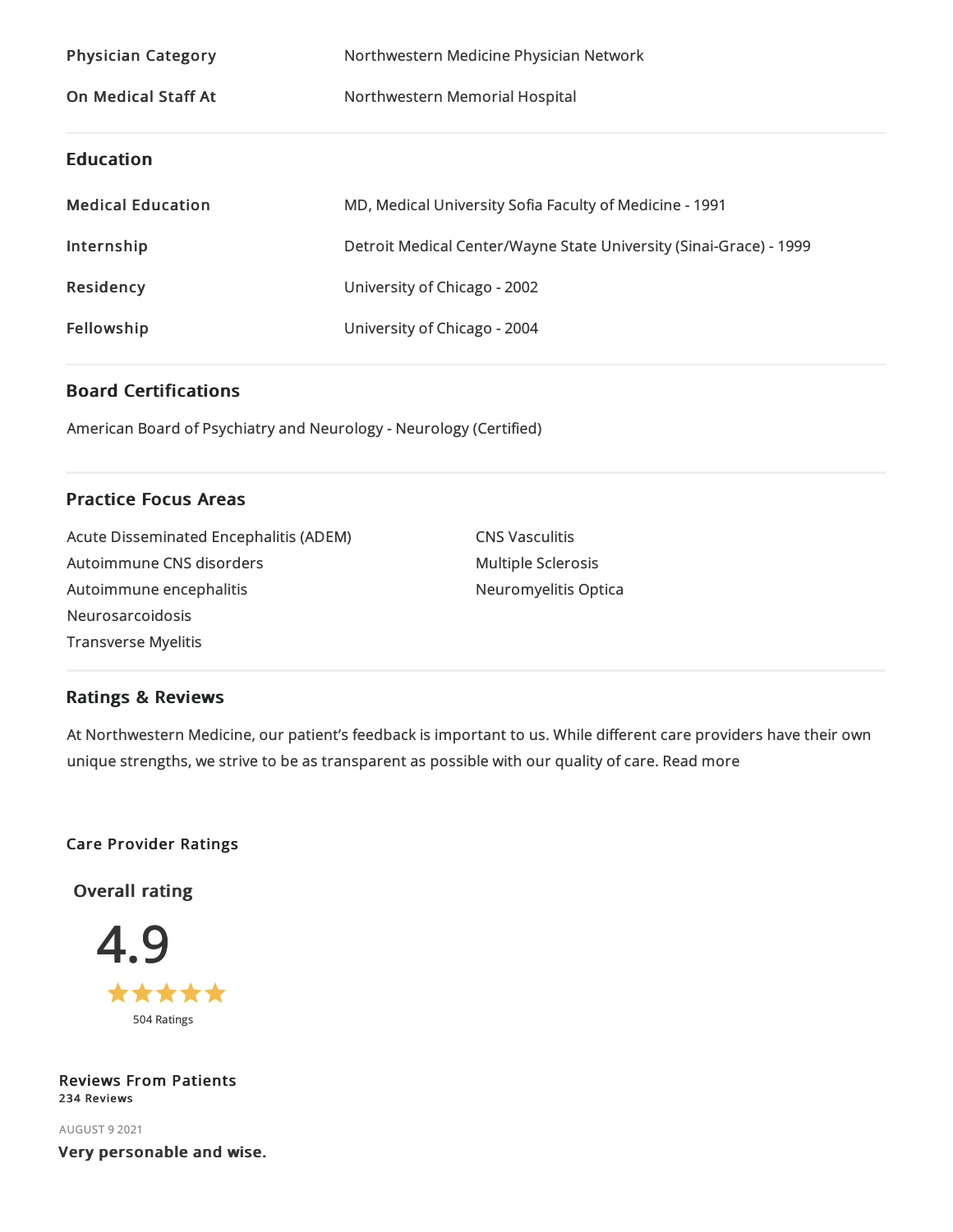#### AUGUST 92021

He is the best at his profession at Northwestern.

#### AUGUST 72021

Great knowledgeable , compassionate physician

### AUGUST 32021

Very nice doctor! He was very helpful and informative. He reassured me that I was making the right decisions for my daughter.

#### AUGUST 22021

Dr Balabanov is very thorough in explaining your test results. He reviews your history and listens to you explain your new symptoms.

#### JULY 292021

Very impressive intellect and the ability to discuss in layman $\tilde{A}$ câ,-â, cs terms.

### JULY 272021

He took the time to hear what I was going through and did not rush with his exam and history. He was very kind and caring

#### JULY 232021

Dr. Balabanov is a very good doctor. We followed him here from RUSH.

# JULY 212021

They could not help me. Waste of time

### JULY 212021

Dr. Balabanov is an excellent listenwr and paid attention to what I was telling him. He was very sincere and kind, and made me feel extremely comfortable. I enjoyed how he also took the time to explain everything in detail for me to understand.

# JULY 212021

They are good

#### JULY 202021

Because he had a lot experience I know him for very long time

#### JULY 192021

He has been my neurologist since 2005.

# JULY 152021

Listened. Important recommendations. His expertise and patience and demeanor.

# JULY 152021

Dr Balabanov was excellent. He spent a lot of time with me and really is interested in finding the root cause of my problems.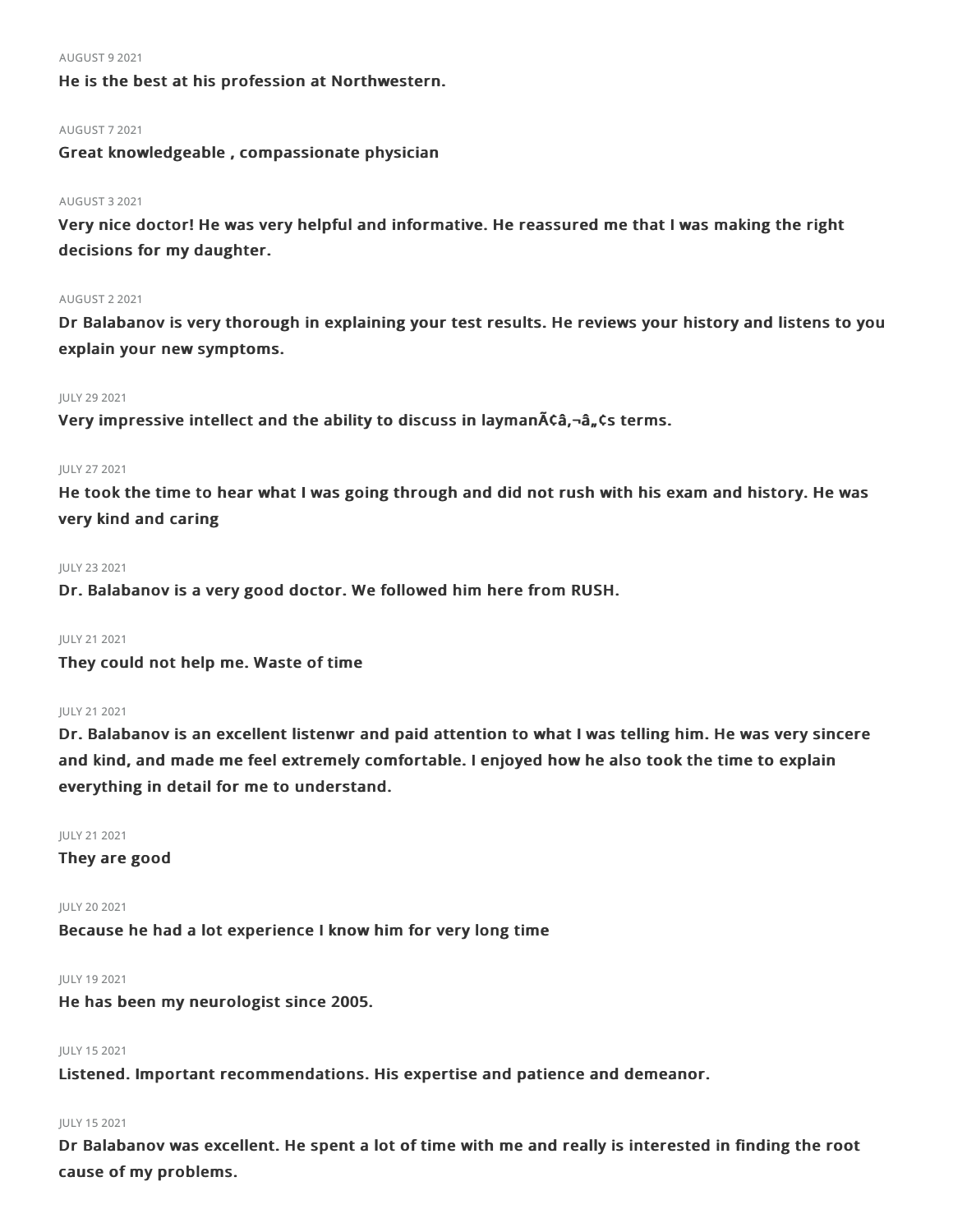#### JULY 142021

Professor Balabanov is an extraordinary doctor, professional,friendly, taking care for his patients, knowledgeable at any aspect at the medicine. He loves his job, his soft voice calms his patients. I strongly recommend Dr. Balabanov

### JULY 132021

Good job

#### JULY 132021

Dr Balabanov is a passionate, educated doctor with exceptional bedside manner. He is also always very detailed with information, cares about getting to the bottom of it, and explains in a way that I can absorb. Appointments are never rushed, and yet, he is always on time for appointments. Dr B is also able to answer all my questions thoroughly and easy to understand. 10 years as my neurologist, and  $I$  $\tilde{A}$  $C$  $\tilde{a}$ , $C$  $m$  lucky to have him on my team. A+

#### JULY 82021

Dr Balabanov really seems to understand my issues and provided a plan of attack.

#### JUNE 282021

Very knowledgeable and kind

#### JUNE 282021

Dr. Balabanov is a highly skilled and intelligent neurologist. Without him, I have no doubt that my MS would have continued to deteriorate at rapid speed.

# JUNE 242021

All of the reasons from above. Dr B has listened to my medical issues, communicates very well why he is doing what he is to treat my condition. Is up to date on what is going on with new treatments with MS.

#### JUNE 242021

Great Doctor , wouldn $\tilde{A}$ ca,  $\neg$ â, ct have anyone else.

#### JUNE 242021

Personable and knowledgeable.

#### JUNE 21 2021

Knowledgeable. Thorough. Takes time. Current.

#### JUNE 142021

Dr. Balabanov by far and away exceeded my expectations and care that I had previously received at the University of Chicago Neurology department. He had the right amount of medical knowledge and soft skills.

#### JUNE 142021

He is very friendly and professional. Very knowledgeable and patient. He tends to my needs and what I need. Outstanding doctor!!! He has an A+ in my book.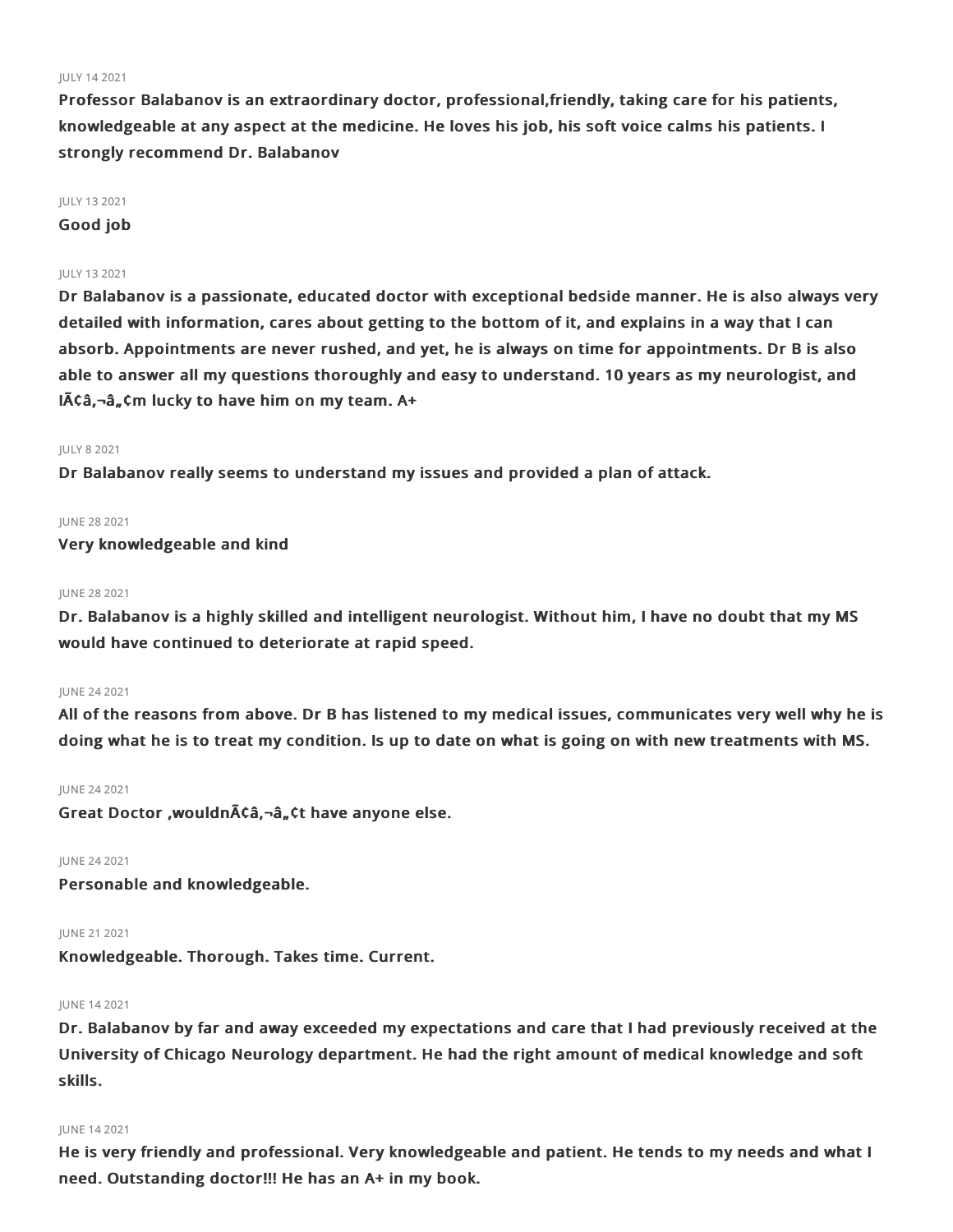#### JUNE 42021

I find we aren't on the same page working for my overall neurological health at times

#### JUNE 32021

Even though he was not able to see me on video, he was very patient and personable, I never felt like he was rushing me. He listened to everything I said and any questions I had were answered clearly. He explained what is going on very well and in a way I could understand.

#### JUNE 32021

He was a very kind doctor. He was thoughtful and sincere.

#### JUNE 12021

Very nice, listens well and is honest with what his plans for for treatment for you.

### MAY 272021

Highly recommend physician!! Dr Balabonv is an excellent physician. He is highly competent, aware of details of the report, He is empathetic, intelligent and,an excellent communicator I received highest quality care from doctor and he is helping through my health crisis . Five stars Thank you

#### MAY 262021

Helpful, offers solutions, listens, cares and smart!

MAY 252021

He really listened as well as explained everything

MAY 242021

Doctor you can trust.

#### MAY 20 2021

Took the time to answer my questions and made sure I understood everything. Explained what to expect going forward

#### MAY 20 2021

Knowledgeable & patient manner.

MAY 20 2021

#### A very concerned doctor

MAY 192021

He cares for his patients, adapting your treatment to the constant changes MS brings.

# MAY 172021

Knowledgeable staff. Lots of time spent with me Very helpful

# MAY 172021

didn't read my chart before, struggled with listening and repeated questions that i had answered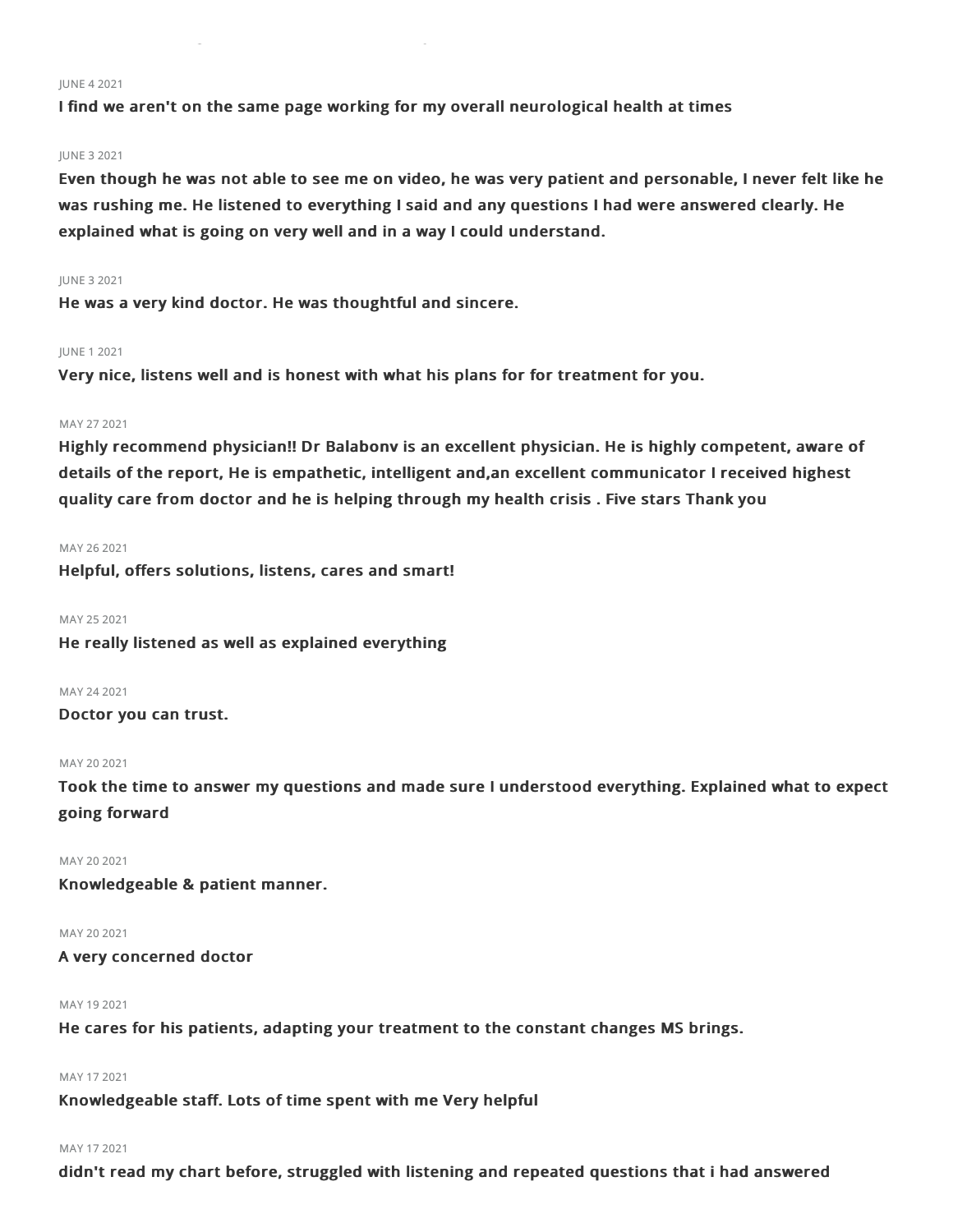# multiple times. invalidating.

#### MAY 152021

Best, most perceptive & caring neurologist out of the seven I've seen in four states including Mayo Clinic.

# MAY 112021

He always takes time to explain things. you never feel rushed through your visit even if he is running behind.

#### MAY 112021

Very involved and concerned for his patients. Excellent doctor!!!

#### MAY 10 2021

Knowledgeable. Friendly.

#### MAY 102021

Dr. Balabanov takes his time with me during my check ups with him. I am confident I am getting the best medical care from him.

#### MAY 72021

He spent a lot of time talking to my adult son and I both dealing with MS. He is very caring and concerned about your needs!!

#### MAY 42021

He listens to his patients, he gives you ideas on how you can improve certain problems that comes of having MS and he explains to you in detail on how certain ideas he gives to his patients that will help them plus he also advises on stuff that can help to correct foot drop

#### MAY 32021

After a frustrating experience with Loyola's Neurology Department, I felt like Dr. Balabanov really listened to what I said and gave helpful suggestions for both medications and diet changes to better manage my long covid symptoms.

#### APRIL302021

Knowledgeable, kind, and great sense of humor.

#### APRIL282021

Knowledgeable and guides you in the right direction

#### APRIL272021

Level of compassion. Took time to talk with me. Explained things well.

#### APRIL 27 2021

Dr. B has been my Dr ever since I was diagnosed 13 years ago. He's knowledgeable, caring and I trust him completely.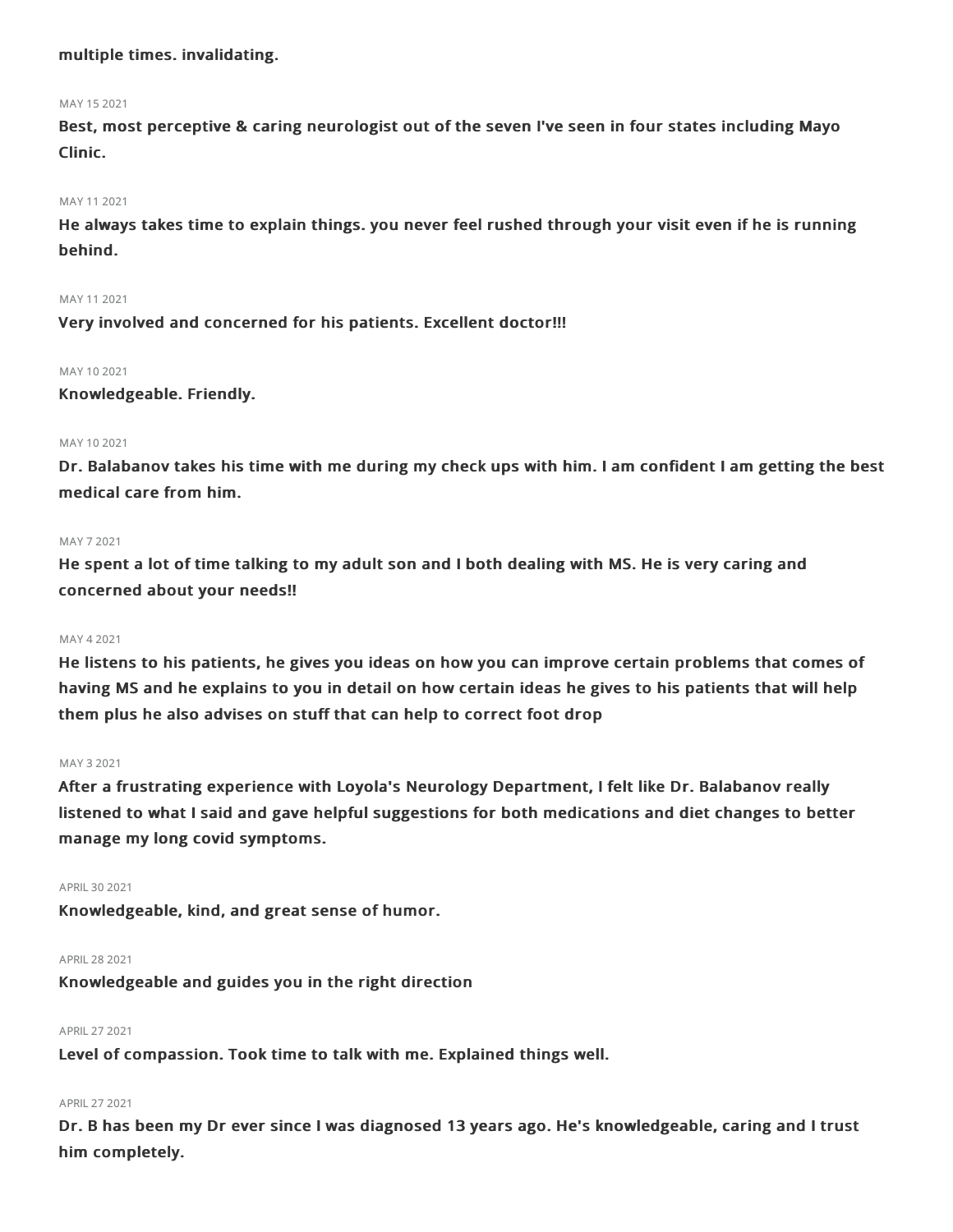#### APRIL262021

He seems like a thoughtful and intelligent practitioner.

#### APRIL222021

Doctor Roumen D. Balabanov is very professional and knowledgeable in his field of practice. He displays excellent communication skills and spends extra time really listening to his patients. He is very effective in helping and supporting them and this makes him the number one physician.

#### APRIL212021

He is awesome

## APRIL202021

He was very friendly and explained everything to me very well. He made me feel like I could ask questions at any time and that they would be there to support me.

#### APRIL202021

Roumen D Balabanov He is very profecional

#### APRIL182021

I feel very comfortable with him. I feel he knows my MS and treatments very well.

#### APRIL172021

I think he $\tilde{A}$ ¢â,¬â, $\tilde{C}$ s brilliant. He $\tilde{A}$ ¢â,¬â, $\tilde{C}$ s been able to improve my health situation like no one else has. Heââ,¬â"¢s kind, patient and funny

# APRIL152021

I really liked speaking to the doctor he really help me out a lot thank you

#### APRIL 13 2021

He was very informative and had great bedside manner.

#### APRIL 10 2021

Dr. Balabanov genuinely cares about my well being & he shares his knowledge and experience to better serve my health care needs. He also refers me to other healthcare specialists for services outside his scope but related to my condition.

#### **APRIL 9 2021**

This was my very first appointment with Dr Balabanov. He answered all my questions & I felt like he really listened to me. I did not feel like he rushed thru the appointment. I would definitely return to this doctor to handle any neurology issues

**APRIL 8 2021**  $He\tilde{A}\tilde{C}\hat{a}$ ,  $-\hat{a}$ ,  $\tilde{C}S$  a gift

# APRIL82021 I felt heard and listened to.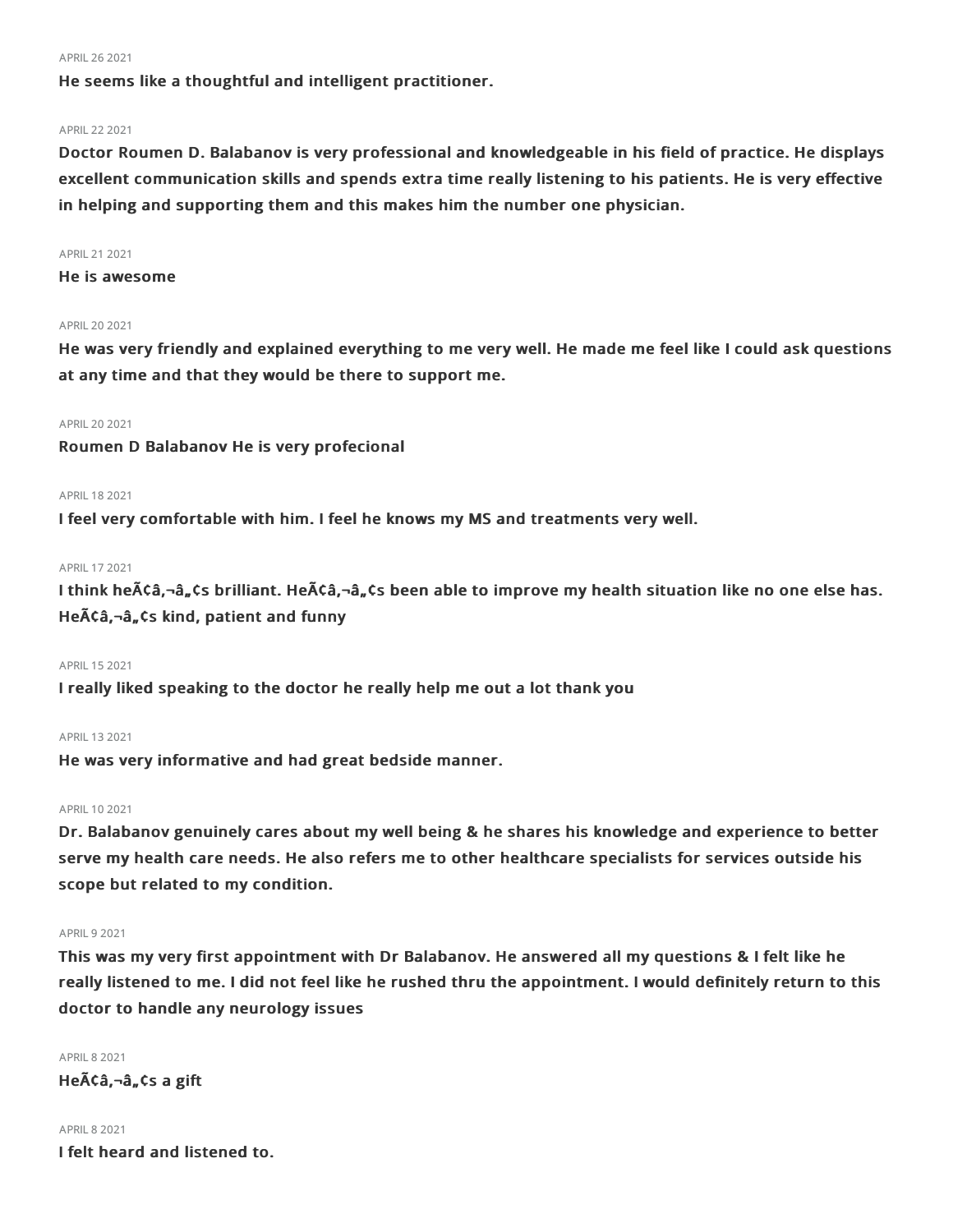#### APRIL72021

Extremely knowledgeable. Including me in on treatment options.

#### **APRIL 6 2021**

As stated above he is caring and really listens.

### APRIL22021

Good listener sympathetic to my needs and quite responsive with solutions and alternatives

MARCH 31 2021

# He offered some hope

MARCH 29 2021

He listens he sits just very knowledgeable

#### MARCH 282021

Caring, knowledgeable strong communication

## MARCH 242021

He is knowledgeable and compassionate.

# MARCH 242021

Dr. Balabanov is a good listener, answers all your questions and wants the best for his patients.

# MARCH 172021

He $\tilde{A}$ Ca, $\neg$ a, $\zeta$ s so knowledgeable and understanding.

#### MARCH 162021

Dr. B is the most responsive, competent and caring neurologist on the country.

### MARCH 162021

We took pride in knowing the changes in each other .

#### MARCH 162021

He seems like a nice person and if you see him once already diagnosed with ms, perhaps he is amazing, but my experience was not (see above).

#### MARCH 152021

Always listens and asks great questions. Very knowledgeable and I trust his opinion always!

### MARCH 132021

Dr. Balabanov is very informative he keeps me updated with my status

#### MARCH 82021

He's so thorough. He answers all my questions. He is really optimistic and positive. There is no better doctor to treat MS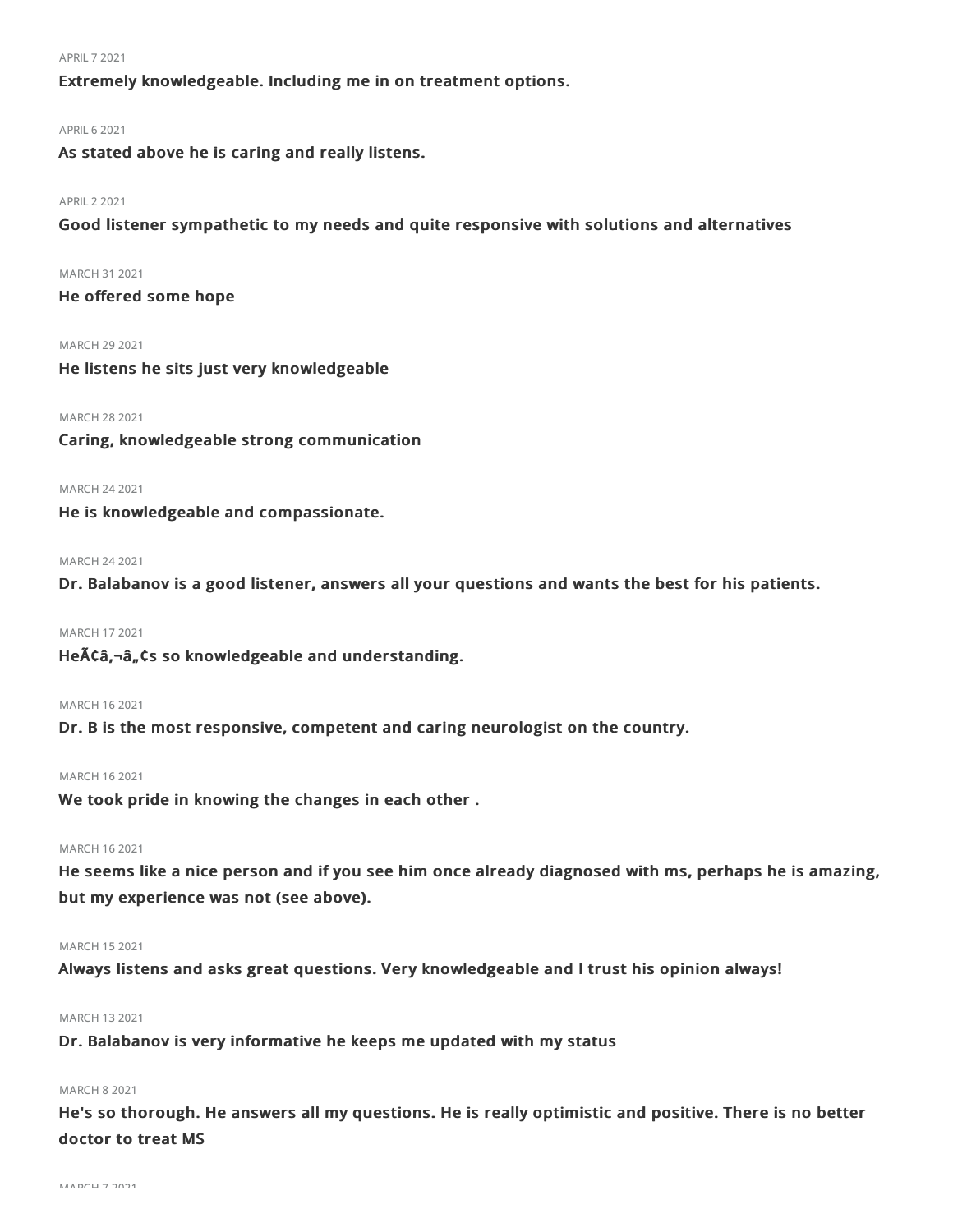# I have and because I trust him

# MARCH 52021

Es el mejor neurÃ**ƒ**³logo para mi Me ayudo mucho con mi salud gracias a Ã**ƒ**©l ya Camino bien

#### MARCH 12021

Pays attention and answers all questions and concerns.

#### MARCH 12021

 $I\tilde{A}\tilde{A}$ ,  $\tilde{A}$ ,  $\tilde{A}$  been having this daughter for over 15 years and that $\tilde{A}\tilde{A}$ ,  $\tilde{A}$ ,  $\tilde{A}$ ,  $\tilde{A}$  why I would recommend him

#### FEBRUARY 24 2021

Again, there $\tilde{A}$ Câ,¬â, Cs personal reasons that I $\tilde{A}$ Câ,¬â, Cm taking care of.

# **FEBRUARY 19 2021**

Amazing doctor with great bedside manner and really listens to me

#### FEBRUARY 18 2021

# He is the BEST

#### FEBRUARY 18 2021

Very professional, compassionate and knowledgeable. Addressed all symptoms.

FEBRUARY 15 2021

Thorough and wants the best for my husband.

FEBRUARY 15 2021

Dr. Balabanov is a wonderful doctor

#### FEBRUARY 11 2021

Dr was 45 minutes late then hung up on me.

FEBRUARY 8 2021

Very caring and listens and answers questions

#### FEBRUARY 8 2021

He listens, he ACa,-a, Cs up to date in the latest medicines, he has a great attitude and is open to my ideas and questions.

#### FEBRUARY 42021

Great listener and showed interest into finding out the underlying issues. Went to 5 doctors who spent less then 35 mins combined assessing underlying issues.

#### FEBRUARY 42021

He $\tilde{A}$ Ca, $-\hat{a}$ , Cs patience, has empathy and sympY. Kind and generally personable.